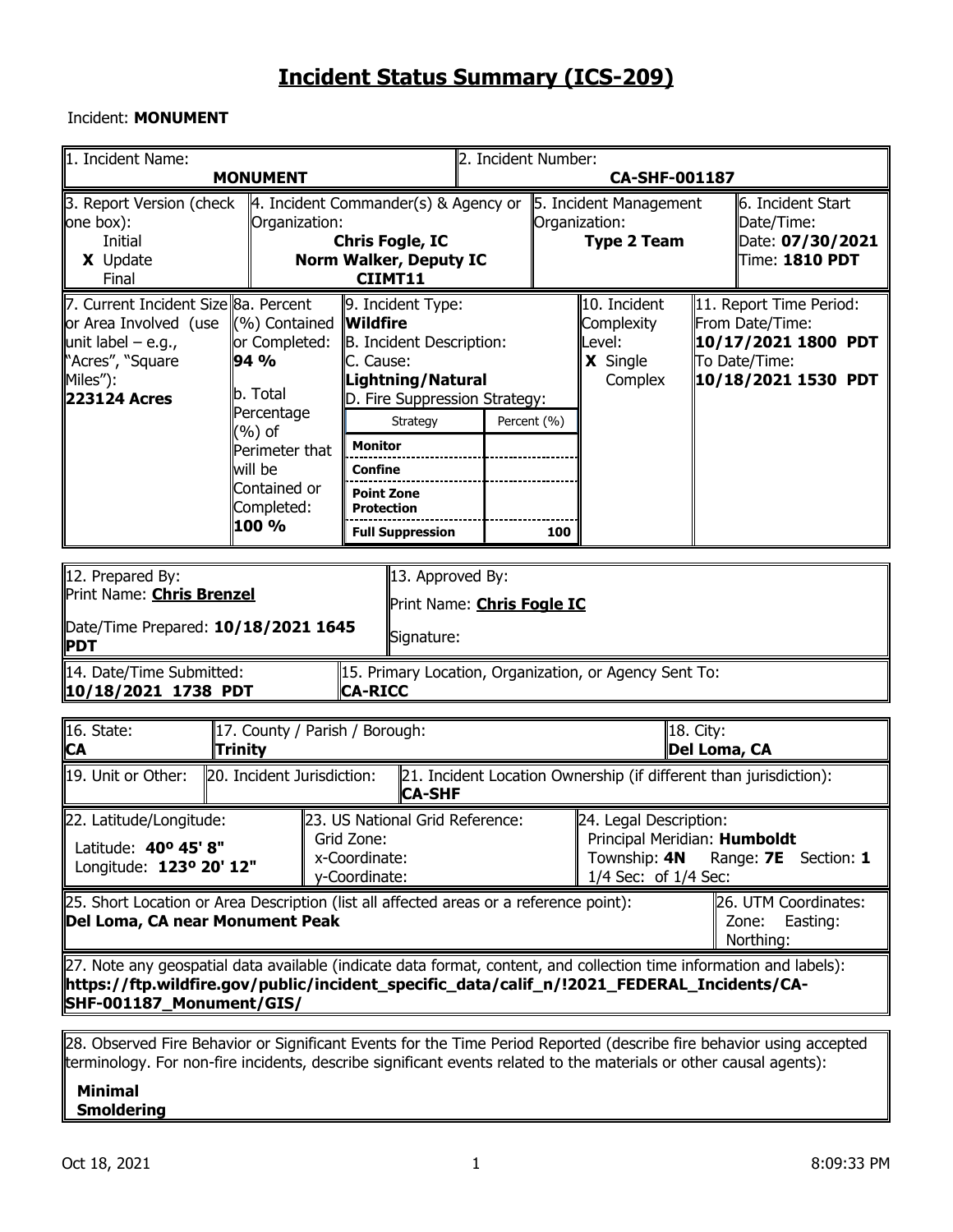#### Incident: **MONUMENT**

#### Narrative:

**Any fire activity is now confined to single stumps, snags or large down logs. Fire area recived high elevation snow and rainfall.**

29. Primary Fuel Model, Materials, or Hazards Involved (hazardous chemicals, fuel types, infectious agents, radiation, etc):

#### **Timber (Grass and Understory) Timber (Litter and Understory) Brush (2 feet)**

Narrative:

**The primary carrier of fire at lower elevations is grass and shrub mix. In the mid to upper elevation the fuels are heavy forest litter with shrubs and small trees. There are pockets of heavy dead and down. Fuels are fully cured and available for ignition.**

| 30. Damage Assessment Information (summarize<br>damage and/or restriction of use or availability to | A. Structural Summary                    | B. # Threatened (up<br>to $72$ hrs) | $C. \#$<br>Damaged | $D.~\#$<br>Destroyed |
|-----------------------------------------------------------------------------------------------------|------------------------------------------|-------------------------------------|--------------------|----------------------|
| residential or commercial property, natural resources,                                              | E. Single Residences                     |                                     |                    | 20                   |
| critical infrastructure and key resources, etc):                                                    | F. Multiple Residences                   |                                     |                    |                      |
|                                                                                                     | G. Mixed Commercial /<br>Residential     |                                     |                    |                      |
|                                                                                                     | H. Nonresidential<br>Commercial Property |                                     |                    |                      |
|                                                                                                     | I. Other Minor Structures                |                                     |                    | 31                   |

| 31. Public Status Summary:                          |                             |                                    |                                       | 32. Responder Status Summary:               |                             |                                    |                                |
|-----------------------------------------------------|-----------------------------|------------------------------------|---------------------------------------|---------------------------------------------|-----------------------------|------------------------------------|--------------------------------|
| C. Indicate the Number of Civilians (Public) Below: |                             |                                    |                                       | C. Indicate the Number of Responders Below: |                             |                                    |                                |
|                                                     | Previous<br>Report<br>Total | A. $#$ this<br>Reporting<br>Period | <b>B.</b><br>Total<br>$#$ to-<br>date |                                             | Previous<br>Report<br>Total | A. $#$ this<br>Reporting<br>Period | В.<br>Total<br>$#$ to-<br>date |
| D. Fatalities                                       | O                           |                                    | 0                                     | D. Fatalities                               | 0                           |                                    |                                |
| E. With Injuries/Illness                            |                             |                                    | 0                                     | E. With Injuries/Illness                    | 14                          |                                    | 14                             |
| F. Trapped/In Need of Rescue                        | 0                           |                                    | 0                                     | F. Trapped/In Need of Rescue                | 0                           |                                    |                                |
| G. Missing                                          | ŋ                           |                                    | 0                                     | G. Missing                                  | 0                           |                                    |                                |
| H. Evacuated                                        | ŋ                           |                                    | 0                                     | H. Evacuated                                | 0                           |                                    |                                |
| I. Sheltering in Place                              | o                           |                                    | 0                                     | I. Sheltering in Place                      | 0                           |                                    |                                |
| J. In Temporary Shelters                            |                             |                                    | 0                                     | J. In Temporary Shelters                    | 0                           |                                    |                                |
| K. Have Received Mass<br>Immunizations              | 0                           |                                    | 0                                     | K. Have Received Mass<br>Immunizations      | 0                           |                                    | 0                              |
| L. Require Immunizations                            | n                           |                                    | 0                                     | L. Require Immunizations                    | 0                           |                                    |                                |
| M. In Quarantine                                    | 0                           |                                    | 0                                     | M. In Quarantine                            | 0                           |                                    |                                |
| N. Total # Civilians (Public)<br>Affected:          | 0                           |                                    | 0                                     | N. Total # Responders Affected:             | 14                          | 0                                  | 14                             |

| 33. Life, Safety, and Health Status/Threat Remarks:                      | 34. Life, Safety, and Health Threat |
|--------------------------------------------------------------------------|-------------------------------------|
| 35. Weather Concerns (synopsis of current and predicted weather; discuss | Management:                         |
| related factors that may cause concern):                                 |                                     |
| An upper-level trough currently located over the NERN PAC is             |                                     |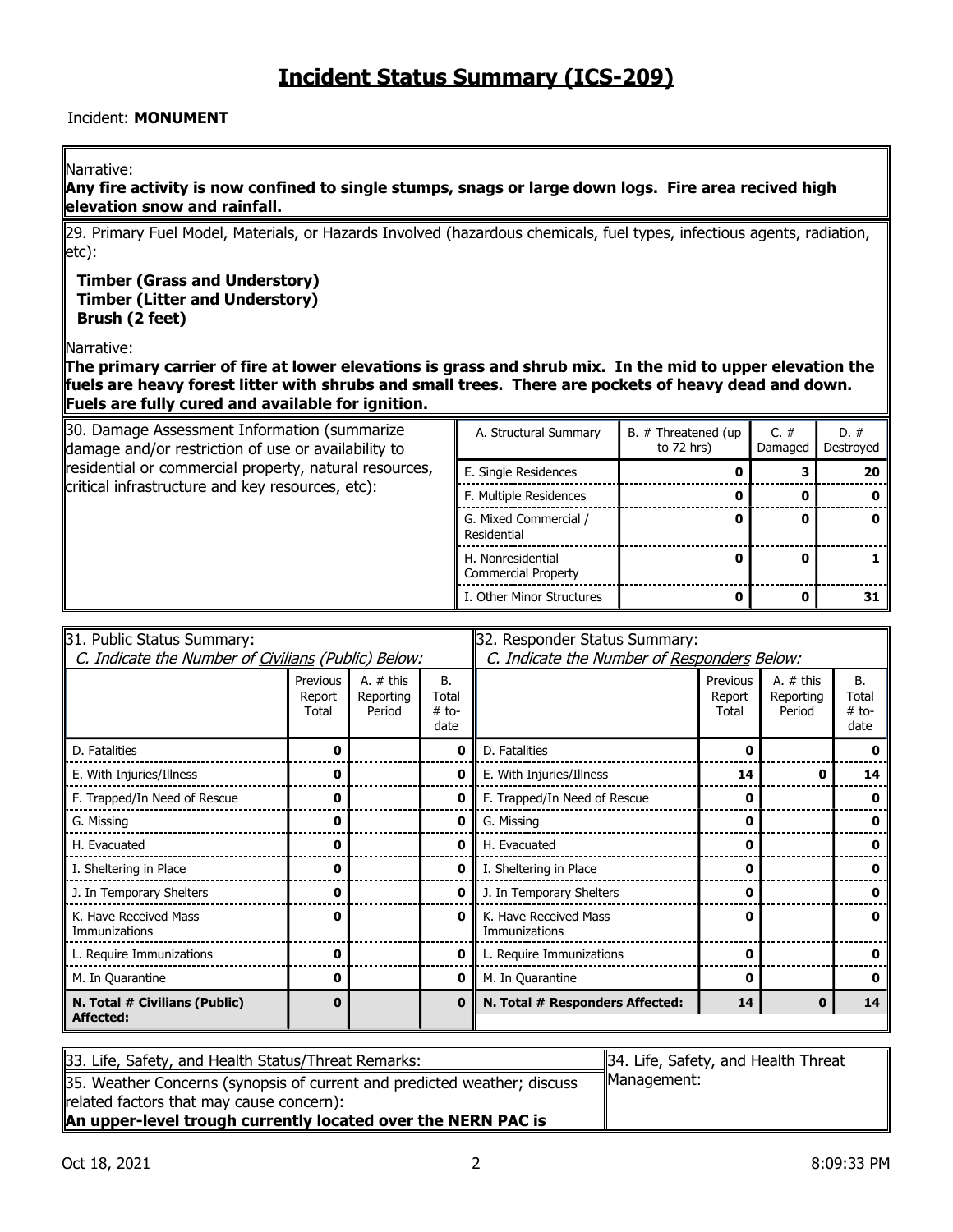#### Incident: **MONUMENT**

| forecast to move east across the coast of the PACNW during                                                                             |                                   | Active?      |
|----------------------------------------------------------------------------------------------------------------------------------------|-----------------------------------|--------------|
| Tuesday night. An associated surface front will subsequently                                                                           | A. No Likely Threat               | $\mathbf{x}$ |
| advance across NWRN CA and aid in the development of<br>moderate to heavy rain impacting coastal counties late Tuesday                 | <b>B. Potential Future Threat</b> |              |
| afternoon and evening, and then interior counties Tuesday evening                                                                      | C. Mass Notifications in Progress |              |
| into the night. A tight surface pressure gradient and southerly                                                                        | D. Mass Notifications Completed   |              |
| coastal barrier jet are forecast to occur ahead of the front Tuesday                                                                   |                                   |              |
| evening. Those features will favor gusts from 40 to 60 mph across                                                                      | E. No Evacuation(s) Imminent      |              |
| exposed coastal areas and ridges, which supports issuance                                                                              | F. Planning for Evacuation        |              |
| of a wind advisory. In addition, upslope southerly winds over                                                                          | G. Planning for Shelter-in-Place  |              |
| northern Trinity County will aid in dynamically cooling the airmass                                                                    | H. Evacuation(s) in Progress      |              |
| over that region and lower snow levels to around 4500-5500 ft MSL.                                                                     | I. Shelter-in-Place in Progress   |              |
| Snow accumulations to 4 inches may impact travel at Scott                                                                              | J. Repopulation in Progress       |              |
| Mountain Summit on Highway 3 Tuesday evening through<br><b>Wednesday morning.</b>                                                      | K. Mass Immunization in Progress  |              |
| Post frontal showers occurring Wednesday midday are forecast to                                                                        | L. Mass Immunization Complete     |              |
| $\parallel$ dissipate during the afternoon as midlevel heights begin to rise.                                                          | M. Quarantine in Progress         |              |
| Model guidance then shows low to midlevel warm air advection                                                                           |                                   |              |
| strengthening between an inland ridge and offshore trough                                                                              | N. Area Restriction in Effect     |              |
| Thursday morning, which will likely support prefrontal rainfall                                                                        | O. Road Closure                   | X            |
| spreading north across the EKA CWA by noon Thursday. Frontal                                                                           | P. Trail Closure                  | X            |
| rains are then                                                                                                                         | Q. Area Closure                   | X            |
| forecast to impact the region Thursday night and Friday morning,                                                                       |                                   |              |
| with additional frontal rainfall possible Saturday afternoon through                                                                   |                                   |              |
| Sunday. Current forecast guidance supports seven day rainfall totals<br>ranging from near 2 inches to over 10 inches along west facing |                                   |              |
| mountain slopes and ridges. Flooding                                                                                                   |                                   |              |
| is not expected at this time, but rises on creeks, streams, and rivers                                                                 |                                   |              |
| will be likely. In addition, the risk for mountain rock/mud slides will                                                                |                                   |              |
| increase due to the prolonged period of rainfall.                                                                                      |                                   |              |
|                                                                                                                                        |                                   |              |

36. Projected Incident Activity, Potential, Movement, Escalation, or Spread and influencing factors during the next operational period and in 12-, 24-, 48-, and 72-hour time frames:

**Minimal fire activity expected. Smoldering in standing snags and large downed logs continues.**  Potential for roll out remains as trees burnout.

12 hours:

**Partly cloudy, with a low around 35. West wind around 6 mph becoming east southeast after midnight.**

**Minimal fire activity expected. Smoldering stumps holes, and standing snags expected. Forecasted wetting rains expected later in the day will reduce remaining activity and possibly extinguish some remaining hotspots.** 

24 hours: Partly sunny, with a high near 49. East wind 7 to 13 mph, with gusts as high as 20 mph. **Tuesday Night Rain. Steady temperature around 44. Southeast wind 9 to 13 mph, with gusts as high as 20 mph. Chance of precipitation is 100%. New precipitation amounts between a half and three quarters of an inch possible.**

**Smoldering in areas of deep duff, stumps, and snags is possible but becoming less likely as rainfall continues over the fire.** 

48 hours: **Showers likely, mainly before 11am. Mostly cloudy, with a high near 45. South southeast wind around 9 mph. Chance of precipitation is 70%. New precipitation amounts between a tenth and quarter of an inch possible.**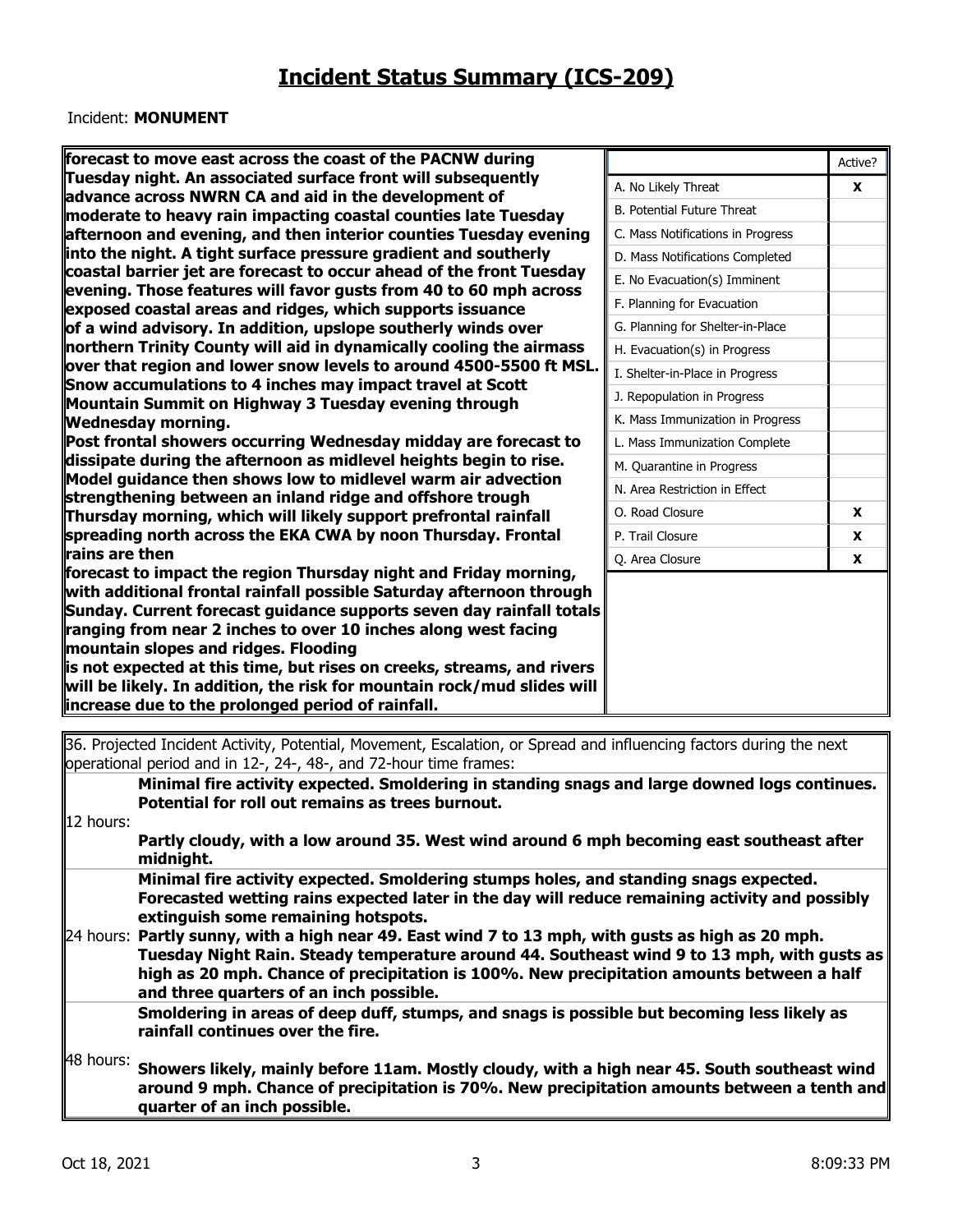#### Incident: **MONUMENT**

| Wednesday Night A 40 percent chance of showers. Mostly cloudy, with a low around 42.                                                                                                                                                                                                                                                                                                                                                                                                                                     |
|--------------------------------------------------------------------------------------------------------------------------------------------------------------------------------------------------------------------------------------------------------------------------------------------------------------------------------------------------------------------------------------------------------------------------------------------------------------------------------------------------------------------------|
| Southeast wind 9 to 14 mph, with gusts as high as 23 mph. New precipitation amounts of less                                                                                                                                                                                                                                                                                                                                                                                                                              |
| than a tenth of an inch possible.                                                                                                                                                                                                                                                                                                                                                                                                                                                                                        |
| More wetting rains will all but extinguish the fire with any heat remaining confined to stump                                                                                                                                                                                                                                                                                                                                                                                                                            |
| holes and heavy dead and down.                                                                                                                                                                                                                                                                                                                                                                                                                                                                                           |
|                                                                                                                                                                                                                                                                                                                                                                                                                                                                                                                          |
| Rain. High near 49. Southeast wind around 14 mph, with gusts as high as 23 mph. Chance of<br>72 hours:<br>precipitation is 80%. New precipitation amounts between a quarter and half of an inch<br>possible.                                                                                                                                                                                                                                                                                                             |
| Thursday Night Rain. Low around 42. Chance of precipitation is 90%. New precipitation<br>amounts between three quarters and one inch possible.                                                                                                                                                                                                                                                                                                                                                                           |
| Current forecast guidance supports seven day rainfall totals ranging from near 4<br>$\parallel$ Anticipated after 72 hours: inches in Lake County to over 10 inches along west facing mountain slopes and<br>ridges to the north. This heavy rainfall will all but extinguish any remaining fire.                                                                                                                                                                                                                        |
| 37. Strategic Objectives (define planned end-state for incident):                                                                                                                                                                                                                                                                                                                                                                                                                                                        |
| <b>Management Objectives:</b>                                                                                                                                                                                                                                                                                                                                                                                                                                                                                            |
| Ensure safety for firefighters and the public through hazard recognition and application of the risk<br>management process.                                                                                                                                                                                                                                                                                                                                                                                              |
| Protect property - both public and private - including the following assets: Hwy 299 corridor, commercial<br>timber lands, natural resource values of Trinity Alps Wilderness, designated wild and scenic rivers and<br>inventory roadless areas.                                                                                                                                                                                                                                                                        |
| Mitigate the spread of Covid-19, abiding by local measures, and enforcing and instituting 2020<br>precautions.                                                                                                                                                                                                                                                                                                                                                                                                           |
| Integrate with cooperating agencies to protect private and public property of Junction City, Burnt<br>Ranch, Trinity Village, Hayfork and Hyampom.                                                                                                                                                                                                                                                                                                                                                                       |
| $\ $ This is a full suppression incident. Roads, ridges, and other natural or manmade breaks and features will<br>be utilized to increase holding opportunities to keep the fire as small as possible.                                                                                                                                                                                                                                                                                                                   |
| <b>Operational Objectives:</b><br>Protect values of concern by ensuring fire remains in current footprint.                                                                                                                                                                                                                                                                                                                                                                                                               |
| $\mathsf{\mathsf{P}}$ rovide aerial resources for initial attack within the Temporary Flight Restriction area.                                                                                                                                                                                                                                                                                                                                                                                                           |
| Coordinate with resource advisors to minimize natural and cultural resource damage. Conduct<br>$ $ suppression repair activities in line with the objectives identified in the Fire Suppression Repair Plan.                                                                                                                                                                                                                                                                                                             |
| 38. Current Incident Threat Summary and Risk Information in 12-, 24-, 48-, and 72-hour timeframes and beyond.<br>Summarize primary incident threats to life, property, communities and community stability, residences, health care<br>facilities, other critical infrastructure and key resources, commercial facilities, natural and environmental resources,<br>cultural resources, and continuity of operations and/or business. Identify corresponding incident-related potential<br>economic or cascading impacts: |
| Communities: Numerous communities were affected by the fire and as the fire threat<br>continues to diminish, the main threat will be unstable slopes and hazard trees near homes and<br>$ 12$ hours: critical travel routes. Emergency suppression repair work is being done to stabilize areas that<br>were impacted by suppression activities, but a threat of mud and debris flows from late fall and<br>winter rains could heavily impact these areas before the work can be completed.                              |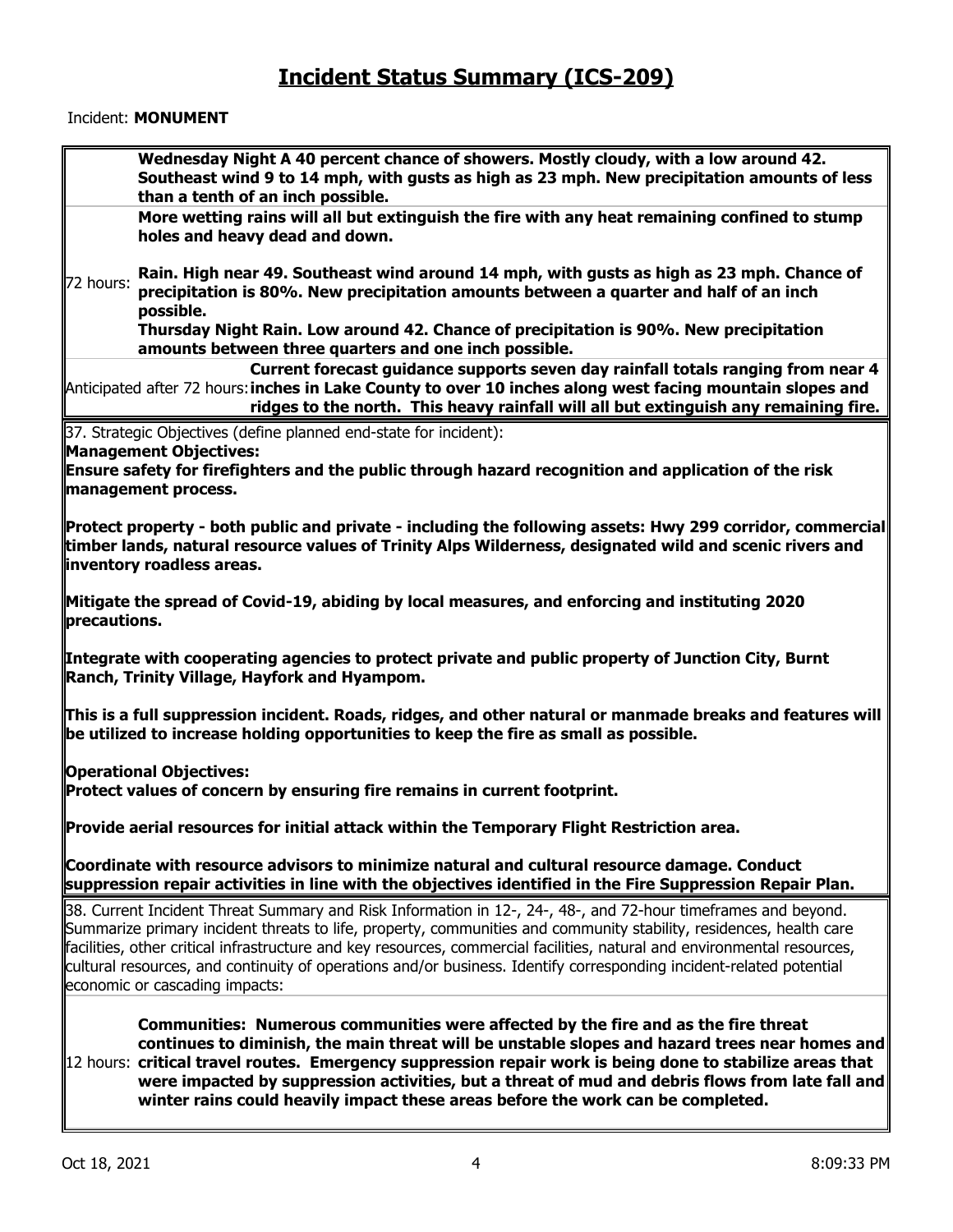#### Incident: **MONUMENT**

|                        | Commercial: Recreation industry, including river rafting, guide operations, fishing and hunting,<br>and tourism continue to be impacted by the closures. These closures reduces the number of<br>people visiting the area effecting tax revenue and sales at local business that count on income<br>related to these outdoor activities.                                                                                                                                                                                                                                                                                                                                                                                                                                                                                                                                                                                                                                         |
|------------------------|----------------------------------------------------------------------------------------------------------------------------------------------------------------------------------------------------------------------------------------------------------------------------------------------------------------------------------------------------------------------------------------------------------------------------------------------------------------------------------------------------------------------------------------------------------------------------------------------------------------------------------------------------------------------------------------------------------------------------------------------------------------------------------------------------------------------------------------------------------------------------------------------------------------------------------------------------------------------------------|
|                        | Infrastructure: PG&E Transmission lines, PG&E and Trinity County PUD distribution lines, PG&E<br>substations, domestic water sources including streams, rivers, and wells. Hazard trees and the<br>movement of burned unstable slopes could impact the 299 which is the major East/West travel<br>corridor to the coast. Any heavy rains could cause serious impacts to highway.<br><b>Natural resources: Trinity Alps Wilderness.</b>                                                                                                                                                                                                                                                                                                                                                                                                                                                                                                                                           |
|                        | Threatened and Endangered Species and habitat: Northern Spotted Owl, Fisher, Coho Salmon,<br><b>Chinook Salmon.</b>                                                                                                                                                                                                                                                                                                                                                                                                                                                                                                                                                                                                                                                                                                                                                                                                                                                              |
|                        | Recreation industry, including river rafting, guide operations, fishing and hunting, and tourism<br>continue to be impacted by the closures. These closures reduce the number of people visiting<br>the area effecting tax revenue and sales at local business that count on income related to these<br>outdoor activities. Hazard trees and the movement of burned unstable slopes that could<br>impact the 299 which is the major East/West travel corridor to the coast. Any heavy rains<br>could cause serious impacts to the highway and all other travel routes within the fire area. Any<br>debris flows or mudslide that impact the roads will also effect the mainstem and East Fork<br>North Fork Trinity River watershed with an impact anadromous fish habitat as the spawn is just<br>starting. Archeologic sites including historic and pre-historic. Native American cultural,<br>ceremonial, and botanical sites could also be impacted by mud and debris flows. |
| 24 hours:              | Threats continue to remain but they will be unrelated to the fire and more focused on the<br>possibility of storms causing mud/debris flows and trees falling during wind events. Rain<br>arrives heaviest totals on western flanks of the fire and diminishing to the east. This could<br>cause movement of the unstable burned slopes and effecting travel corridors and<br>infrastructure. Theses conditions could also make driving hazardous and the forecast continue<br>to increase rainfall totals.                                                                                                                                                                                                                                                                                                                                                                                                                                                                      |
| 48 hours:              | All threats remain and could increase as the hydrophobic soils begin to absorb rain and become<br>saturated and have the potential for movement.                                                                                                                                                                                                                                                                                                                                                                                                                                                                                                                                                                                                                                                                                                                                                                                                                                 |
|                        | 72 hours: Rain could be locally heavy at times. With more rain in the forecast through out the week.                                                                                                                                                                                                                                                                                                                                                                                                                                                                                                                                                                                                                                                                                                                                                                                                                                                                             |
|                        | All areas previously discussed could still be impacted. Week long series of<br>Anticipated after 72 hours: wetting rains is now forecast and guidance is indicating increase in possibility of<br>rain and snow mixed and increasing totals.                                                                                                                                                                                                                                                                                                                                                                                                                                                                                                                                                                                                                                                                                                                                     |
|                        | 39. Critical Resource Needs in 12-, 24-, 48-, and 72-hour timeframes and beyond to meet critical incident objectives.<br>List resource category, kind, and/or type, and amount needed, in priority order:                                                                                                                                                                                                                                                                                                                                                                                                                                                                                                                                                                                                                                                                                                                                                                        |
| 12 hours:<br>24 hours: |                                                                                                                                                                                                                                                                                                                                                                                                                                                                                                                                                                                                                                                                                                                                                                                                                                                                                                                                                                                  |
| 48 hours:              |                                                                                                                                                                                                                                                                                                                                                                                                                                                                                                                                                                                                                                                                                                                                                                                                                                                                                                                                                                                  |
| 72 hours:              |                                                                                                                                                                                                                                                                                                                                                                                                                                                                                                                                                                                                                                                                                                                                                                                                                                                                                                                                                                                  |
|                        | Anticipated after 72 hours:                                                                                                                                                                                                                                                                                                                                                                                                                                                                                                                                                                                                                                                                                                                                                                                                                                                                                                                                                      |
|                        | 40. Strategic Discussion: Explain the relation of overall strategy, constraints, and current available information to:<br>1) critical resource needs identified above,                                                                                                                                                                                                                                                                                                                                                                                                                                                                                                                                                                                                                                                                                                                                                                                                           |
|                        | 2) the Incident Action Plan and management objectives and targets,<br>3) anticipated results.                                                                                                                                                                                                                                                                                                                                                                                                                                                                                                                                                                                                                                                                                                                                                                                                                                                                                    |
|                        | Explain major problems and concerns such as operational challenges, incident management problems, and social,                                                                                                                                                                                                                                                                                                                                                                                                                                                                                                                                                                                                                                                                                                                                                                                                                                                                    |
|                        | political, economic, or environmental concerns or impacts.                                                                                                                                                                                                                                                                                                                                                                                                                                                                                                                                                                                                                                                                                                                                                                                                                                                                                                                       |
|                        | Monitoring the fire line that is located in the wilderness as well as patrolling other areas of the fire. Fire<br>continues to smolder on most divisions, away from control lines and should continue to diminish and                                                                                                                                                                                                                                                                                                                                                                                                                                                                                                                                                                                                                                                                                                                                                            |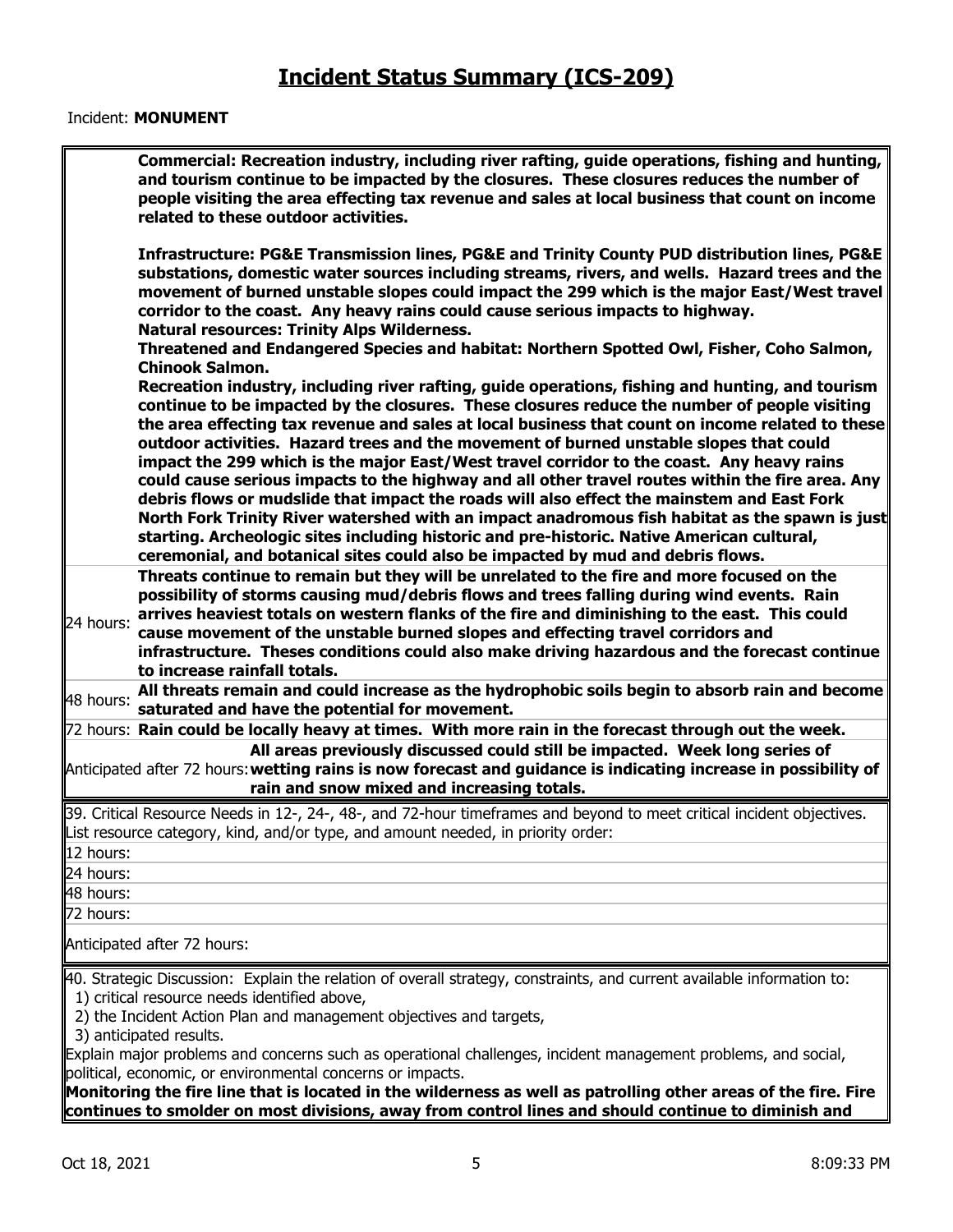Incident: **MONUMENT**

**possibly fully extinguished with the forecasted series of rain events this week. The current strategy being implemented is suppression rehab and hazard tree mitigation. The overall objective is meet strategic goals while also targeting a transfer of the incident to a local organization in the next 4 days. Approximately 62% suppression repair lines have been repaired and approved, 5% has been completed and is awaiting inspection. This includes hazard tree mitigation and 125 miles remain of identified repair.** 

41. Planned Actions for Next Operational Period:

**Monitor for fire threats in a effort to keep fire within containment lines, minimizing impacts values at risk. Increase containment of open fire line where safe to do so. Repair damage, minimizing negative environmental effects by stabilizing soil conditions and erosion along with restoring resource conditions caused by fire suppression activities following Suppression Repair Plan standards and remove hazard snags along road corridors. Continue to search for unidentified suppression repair needs. Backhaul excess equipment.** 

42. Projected Final Incident Size/Area (use unit label – e.g., "Acres", "Square Miles"): **225,000**

43. Anticipated Incident Containment or Completion Date: **11/01/2021**

44. Projected Significant Resource Demobilization Start Date:

45. Estimated Incident Costs to Date: **\$160,856,594.00**

46. Projected Final Incident Cost Estimate: **\$162,000,000.00**

47. Remarks (or continuation of any blocks above – list block number in notation):

**The incident continues to be managed from the ICP in Redding with operational and overhead resources working from two camps, Weaverville and Hayfork. As work is completed base camps will continue to be shut down. We have shut down Willow Creek Camp and Weaverville Camp will be shutting down 10/20 and all remaining resources will be moving to Hayfork Camp. The longer-term forecasts are in better agreement for the coming week, the fire area will be impacted by a series of moderate to strong storms with high elevation snow over the fire area increasing through the week, this series of storms will be a season ending event for most of Northern California. All State Resources from states other than CA remain consolidated under the State Column Incident**

| 49. Resources (summarize resources by category, kind, and/or type; show # of resources on top $\frac{1}{2}$ of box, show # of |             |                 |                 |            |              |              |              |              | personnel associated with resource on bottom 1/2 of box): |              |             |             |              |          |              |                |                    |  |
|-------------------------------------------------------------------------------------------------------------------------------|-------------|-----------------|-----------------|------------|--------------|--------------|--------------|--------------|-----------------------------------------------------------|--------------|-------------|-------------|--------------|----------|--------------|----------------|--------------------|--|
| 48.<br><b>Agency or</b><br>Org                                                                                                |             | CR <sub>1</sub> | CR <sub>2</sub> | <b>CRC</b> | HEL3         | ENG3         | ENG6         | <b>DOZR</b>  | <b>WTDT</b>                                               | <b>WTDS</b>  | <b>MAST</b> | <b>SKID</b> | <b>TRVH</b>  | AMBU     | <b>EXCV</b>  | 50.<br>Ovhd    | 51.<br>Tot<br>Pers |  |
| <b>BIA</b>                                                                                                                    | <b>Rsrc</b> | U               | 0               | 0          | 0            | n            | 0            | n            | U                                                         | U            | 0           | 0           | 0            | 0        | Ω            |                |                    |  |
|                                                                                                                               | Pers        | $\bf{0}$        | 0               | 0          | <sup>0</sup> | <sup>0</sup> | 0            | <sup>0</sup> | O                                                         | 0            | 0           | n           | 0            | 0        | O            | $\overline{2}$ | 2                  |  |
| <b>BLM</b>                                                                                                                    | <b>Rsrc</b> | <sup>0</sup>    | $\mathbf{0}$    | 0          | 0            | 1            | $\mathbf{0}$ | 0            | 0                                                         | $\mathbf{0}$ | $\mathbf o$ | 0           | 0            | 0        | <sup>0</sup> |                |                    |  |
|                                                                                                                               | Pers        | 0               | 0               | 0          | 0            | 5            | $\bf{0}$     | 0            | $\bf{0}$                                                  | $\bf{0}$     | $\bf{0}$    | 0           | $\bf{0}$     | $\bf{0}$ | O            | 5              | 10                 |  |
| <b>CA</b>                                                                                                                     | Rsrc        | 0               | 0               | 3          | 0            | 0            | $\mathbf{0}$ | 0            | 0                                                         | 0            | 0           | 0           | 0            | 0        | 0            |                |                    |  |
|                                                                                                                               | Pers        | $\mathbf{0}$    | $\mathbf{0}$    | 27         | $\bf{0}$     | $\bf{0}$     | $\bf{0}$     | $\bf{0}$     | 0                                                         | 0            | $\bf{0}$    | $\bf{0}$    | $\bf{0}$     | $\bf{0}$ | O            | 36             | 63                 |  |
| <b>FS</b>                                                                                                                     | <b>Rsrc</b> |                 | 0               | 0          | 1            | <sup>0</sup> |              | O            | U                                                         | 0            | 0           | 0           | 0            | O        | n            |                |                    |  |
|                                                                                                                               | Pers        | 17              | 0               | 0          | 6            | 0            | 3            | 0            | 0                                                         | 0            | 0           | 0           | 0            | 0        | o            | 48             | 74                 |  |
| <b>FWS</b>                                                                                                                    | Rsrc        | $\mathbf{0}$    | 0               | 0          | 0            | 0            | 0            | 0            | 0                                                         | 0            | 0           | 0           | 0            | 0        | 0            |                |                    |  |
|                                                                                                                               | Pers        | $\bf{0}$        | $\mathbf{0}$    | $\bf{0}$   | $\bf{0}$     | 0            | $\bf{0}$     | 0            | 0                                                         | $\bf{0}$     | $\bf{0}$    | 0           | $\bf{0}$     | 0        | <sup>0</sup> | 3              | 3                  |  |
|                                                                                                                               | Rsrc        | $\mathbf{0}$    | $\mathbf 0$     | 0          | 0            | 0            | $\mathbf{0}$ | $\mathbf o$  | 0                                                         | $\mathbf{0}$ | 0           | 0           | $\mathbf{0}$ | 0        | 0            |                |                    |  |
| <b>NPS</b>                                                                                                                    | Pers        | $\bf{0}$        | 0               | 0          | 0            | 0            | $\bf{0}$     | 0            | 0                                                         | $\bf{0}$     | 0           | 0           | $\bf{0}$     | $\bf{0}$ | 0            | 6              | 6                  |  |